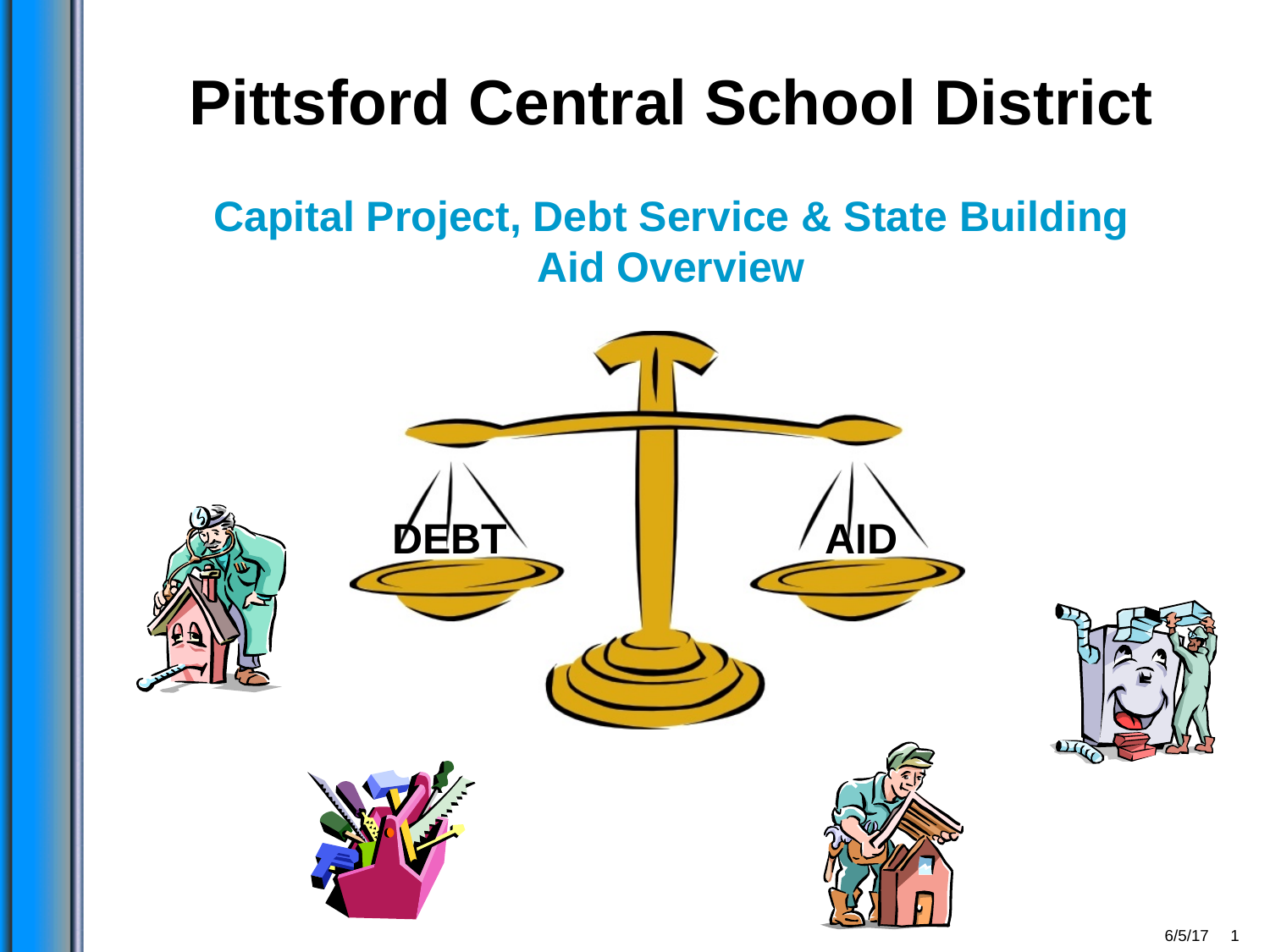**Capital Project, Debt Service & State Building Aid Overview**

#### Intent

It is important to understand the *typical* progression of a capital project and the resultant impact on State Building Aid, Short and Long Term Borrowing and resultant net impact on the Tax Levy and NYS Property Tax Cap

This presentation will provide a brief education on the progression.

We will transition to the Debt Service Projection Presentation given in October 2012 and utilize the information from above to explain the estimates at that time and current status

It is important to recognize that the project is not complete and we have not issued long-term bonds, so various factors outside of the District's control, such as laws and the economy, could change the estimates.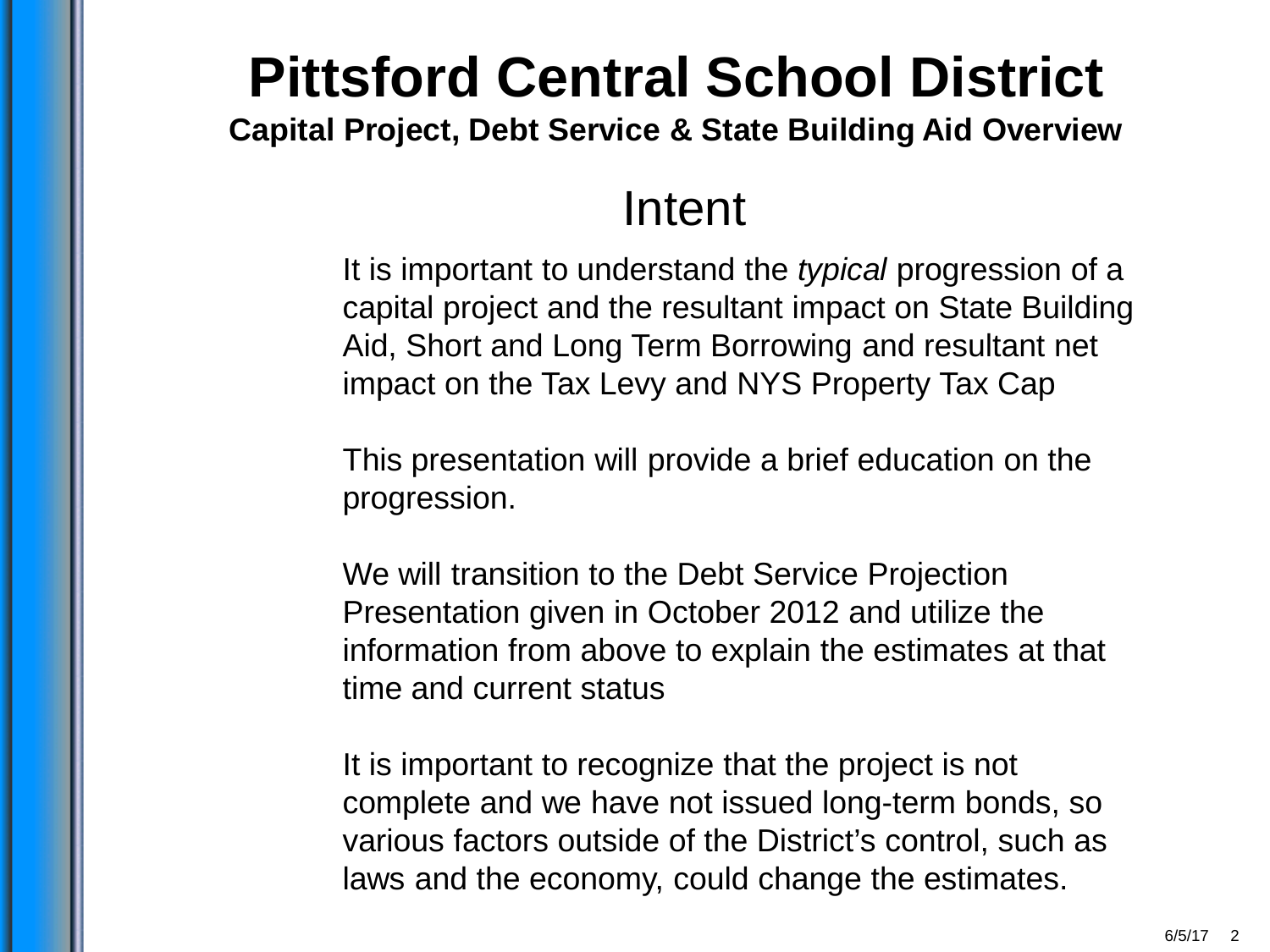**Capital Project, Debt Service & State Building Aid Overview**

### AGENDA

- 1. Education
	- a. Introduction
	- b. Seven Segments of a Capital Project
		- i. Pre-Referendum
		- ii. Referendum
		- iii. Post Referendum Plans and Specifications Approval
		- iv. Bidding and State Aid
		- v. Construction
		- vi. Closeout and Reporting
		- vii. Financing and State Aid
	- c. Case Study Example
	- d. Complications
- 2. 2012 Infrastructure and Athletic Field Project (application of above)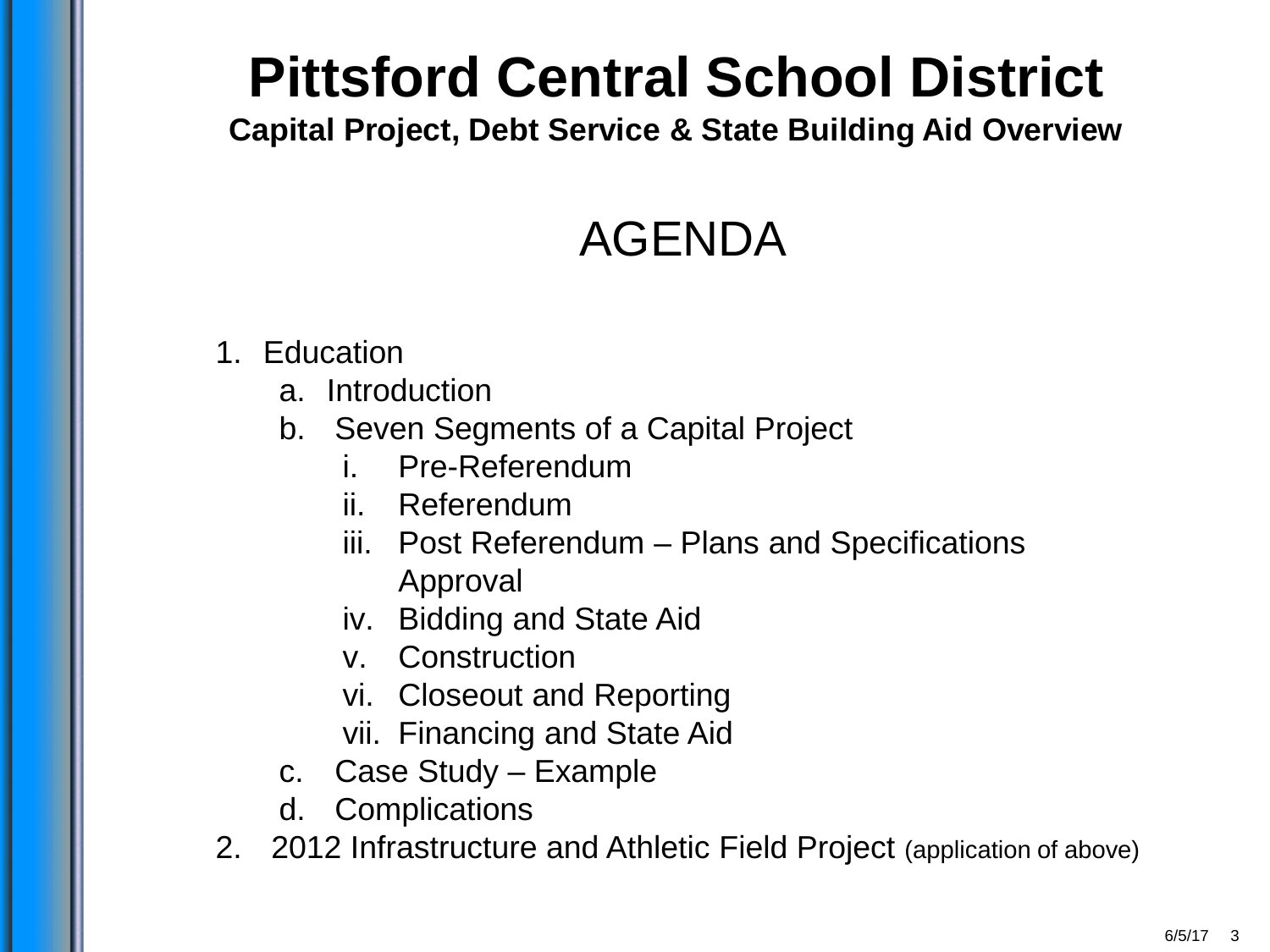**Capital Project, Debt Service & State Building Aid Overview**

### **The nature of most capital projects:**

- **Multiyear** from inception to completion of construction, issuance of debt or cash payment and receipt of building aid
	- Process can take 5 to 30 years to complete (idea to payoff)
	- Process full of variables **things are likely to change**
	- Best approach **conservative and prudent planning**
	- District's **plan must be nimble** to react in timely manner to certain changes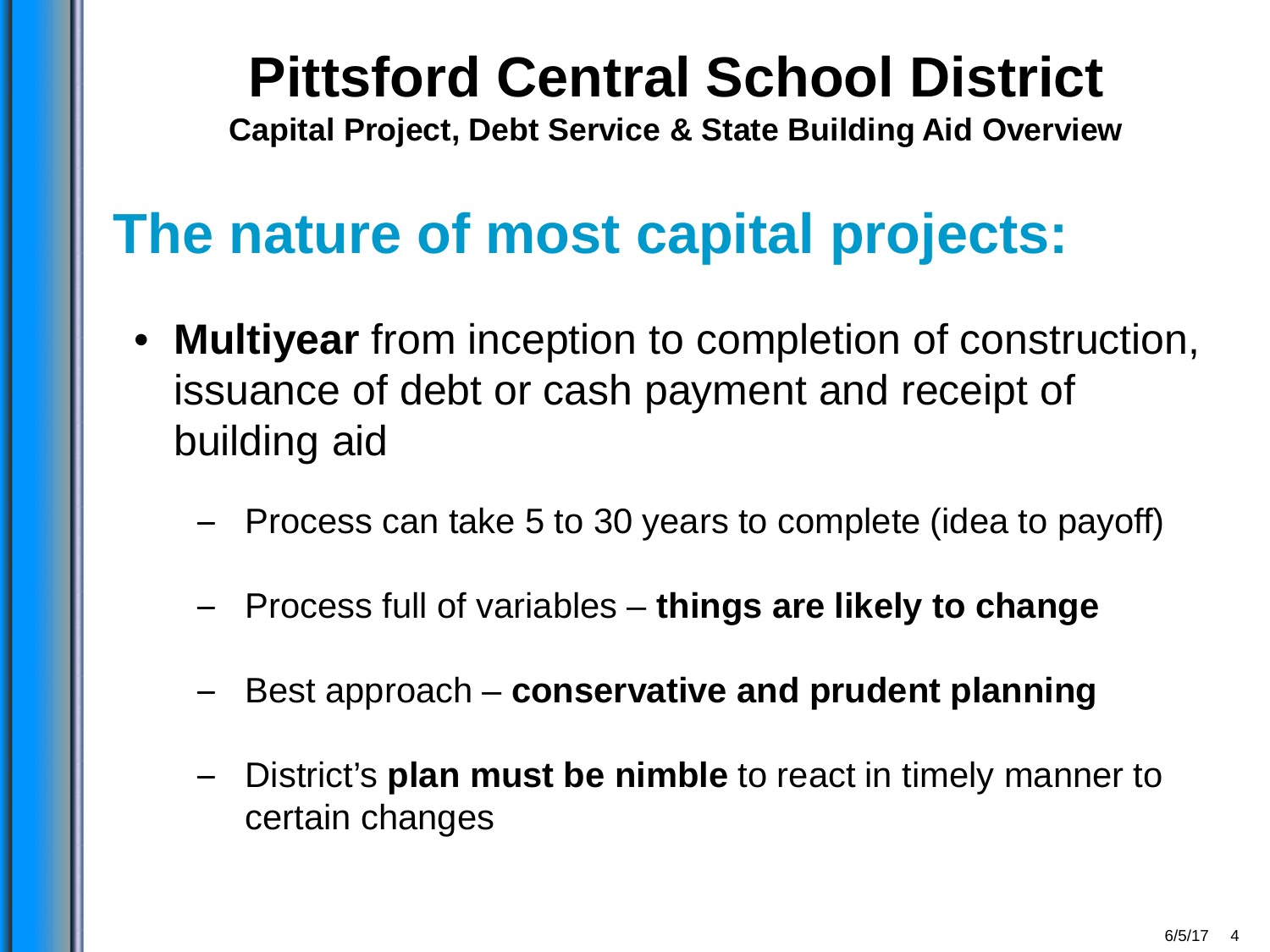**Capital Project, Debt Service & State Building Aid Overview**

#### *Phases of a Capital Project*

#### **1. Pre-referendum**

- Using Building Condition Survey and Long Range Facilities Plan identify facility repairs, needs, enrollment or program drivers
- Develop an overarching plan and design
- Work with various stakeholders for input and prioritization of needs to drive plan
- Estimate costs/budget, state aid, financing and tax impact

#### **2. Referendum**

- Present proposed construction plan to voters
- Resolution provides district with authorization to **expend up to** a specified amount of money to construct or renovate a **scope of work**
- Resolution also specifies **how project will be financed**  tax levy, long-term obligations, budgetary appropriation, capital reserve utilization, other sources, or combination
	- If referendum does not receive approval of 50% +1 of voters present, referendum is defeated and cannot move forward
	- **If referendum is successful, district moves to the next phase**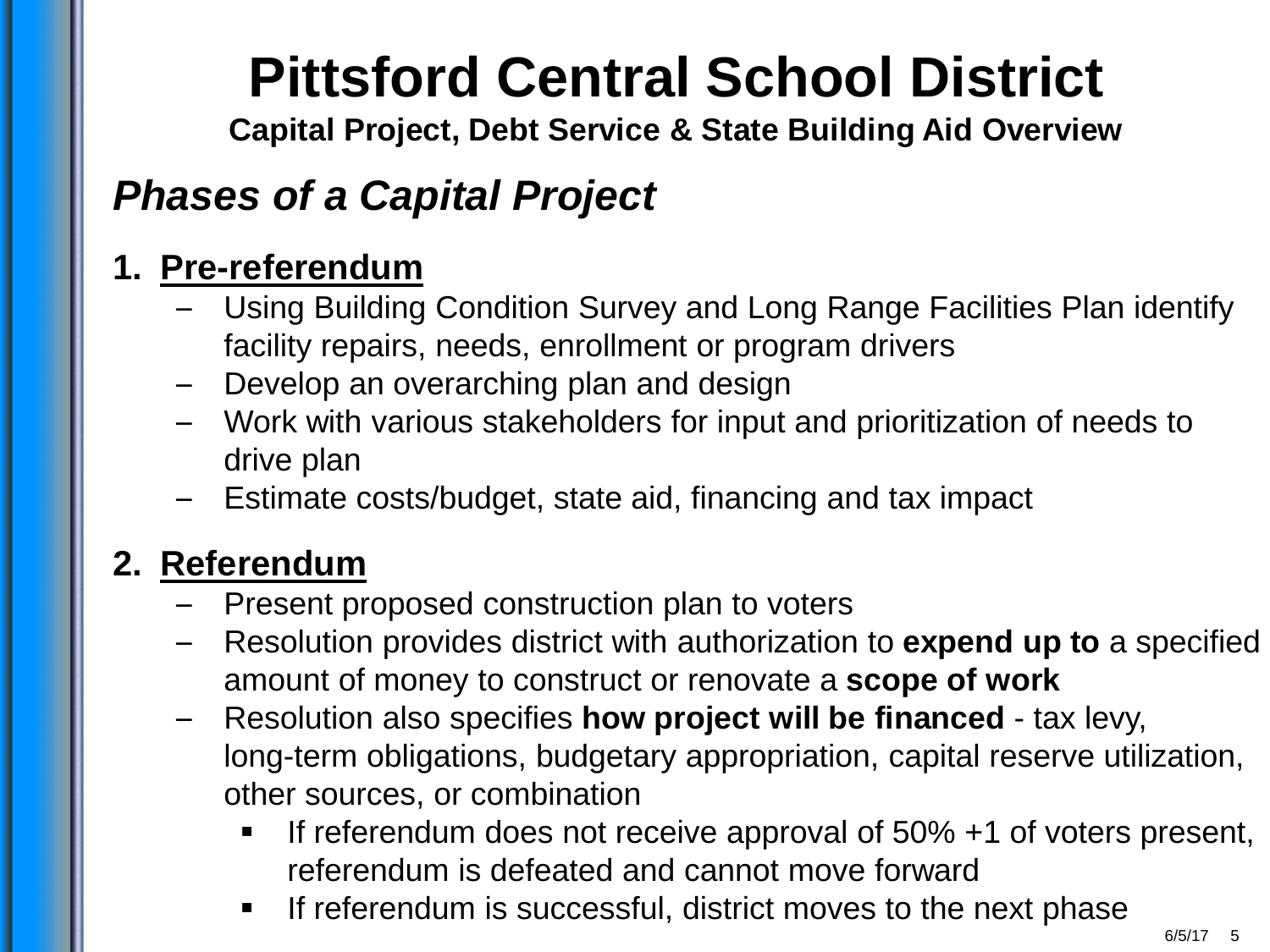**Capital Project, Debt Service & State Building Aid Overview**

#### **3. Approval of Plans and Specifications**

- District now has authorization to expend funds on architects and engineers to develop pre-referendum design into very detailed plans and specifications for submission to NYSED Facilities Planning (FP), who is the **building code compliance** agency for NYS Public Schools
- Depending on complexity of project, and if a high-volume time for FP department, this can be a **long and arduous process**
	- FP will review plans, ask many questions, require changes, may delete scope but often adds scope to project, resulting in a tightening of the budget and need to reprioritize, redesign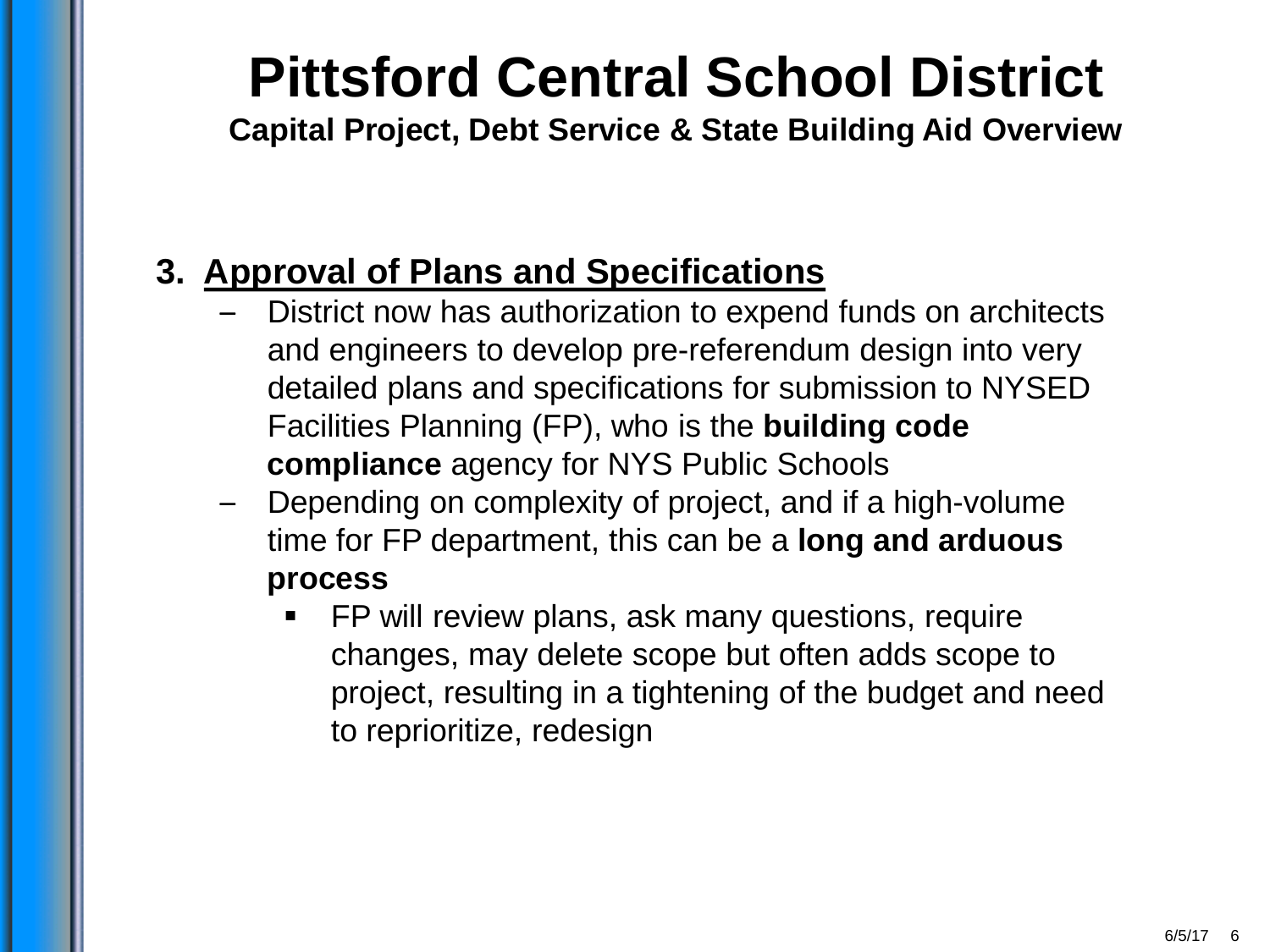**Capital Project, Debt Service & State Building Aid Overview**

#### **4. Bidding and State Aid**

- Once NYSED Facilities Planning approves plans and specifications, they are compiled into Construction Bid Documents for primary trades to bid for the work
- Bids are opened, carefully reviewed, compared with budget and determined if the bids are within budget and scope of work
- If so, bids are presented to Board of Education for award of contracts
- Once contracts are signed, district files notification with NYSED State Aid to inform department that there is an approved project, amount of expenditure, funding and NYS should include this information in their database so they can plan to initiate state aid payments in the future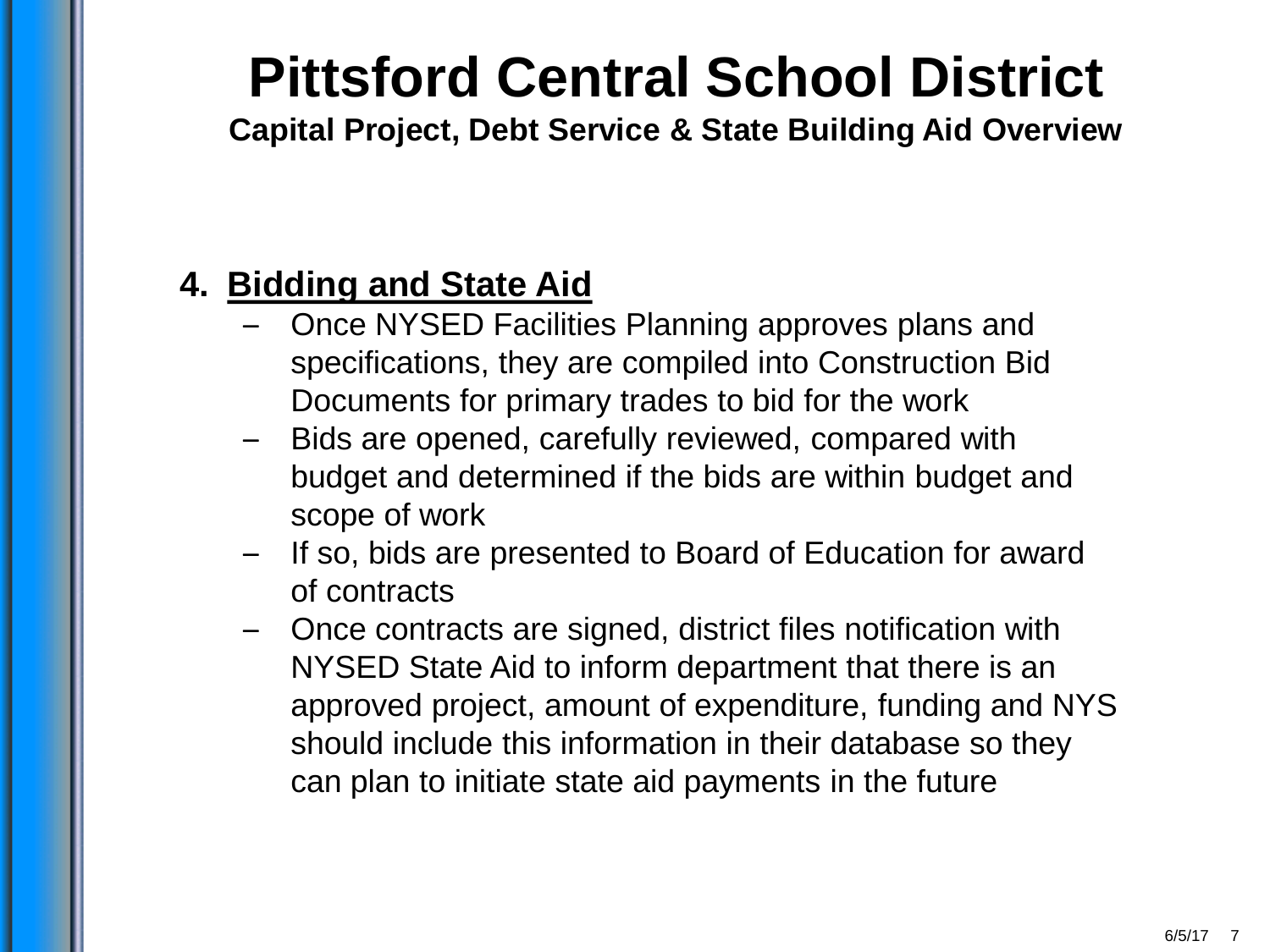**Capital Project, Debt Service & State Building Aid Overview**

#### **5. Construction**

- Construction commences
- Not uncommon for scope of work to be modified either nominally or significantly, based on field conditions, unknown items
- Change of scope is a Change Order to the contract and could be an addition or deletion of scope and cost
- Since Change Orders also include a change of design, they must be submitted to the NYS FP for approval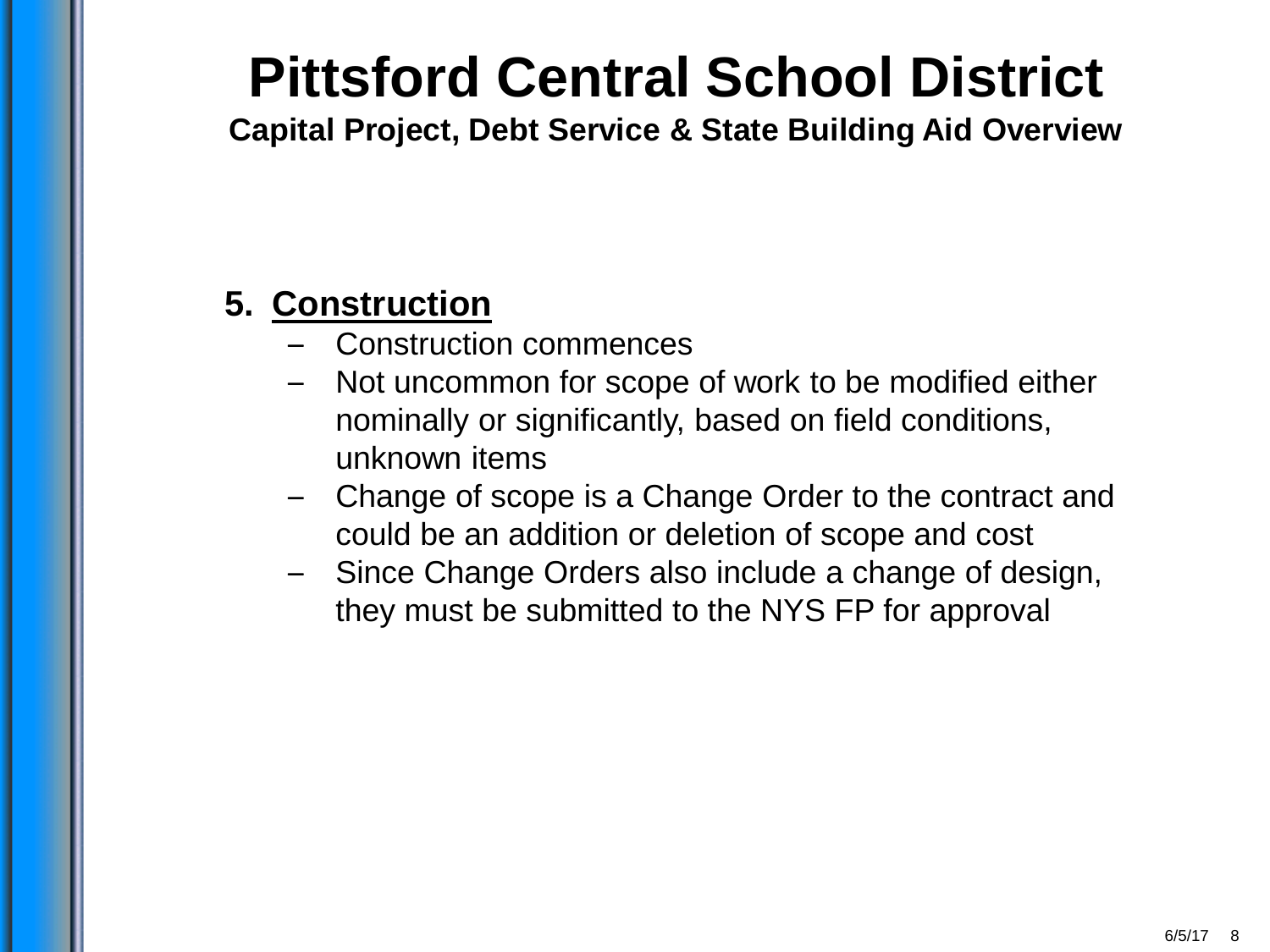**Capital Project, Debt Service & State Building Aid Overview**

#### **6. Project Closeout and Reporting**

- Construction draws to a completion
- Scope and quality of work performed receives final detailed review by architect/engineer (A/E)
- A/E in conjunction with the construction manager (CM) and district assure the requirements of contract were performed by contractor
- If substantially satisfied, a Certificate of Substantial Completion is filed with district and NYSED FP
- If not satisfied, district has withheld a portion of the contract and will refuse to process final payment application to contractor
- Once final payments have been let, district compiles all data in NYS format, Final Cost Report (FCR)
- A separate FCR is filed for each NYS approved and issued project number
- District works closely with the A/E, financial advisor and CM on maximizing the resultant Building Aid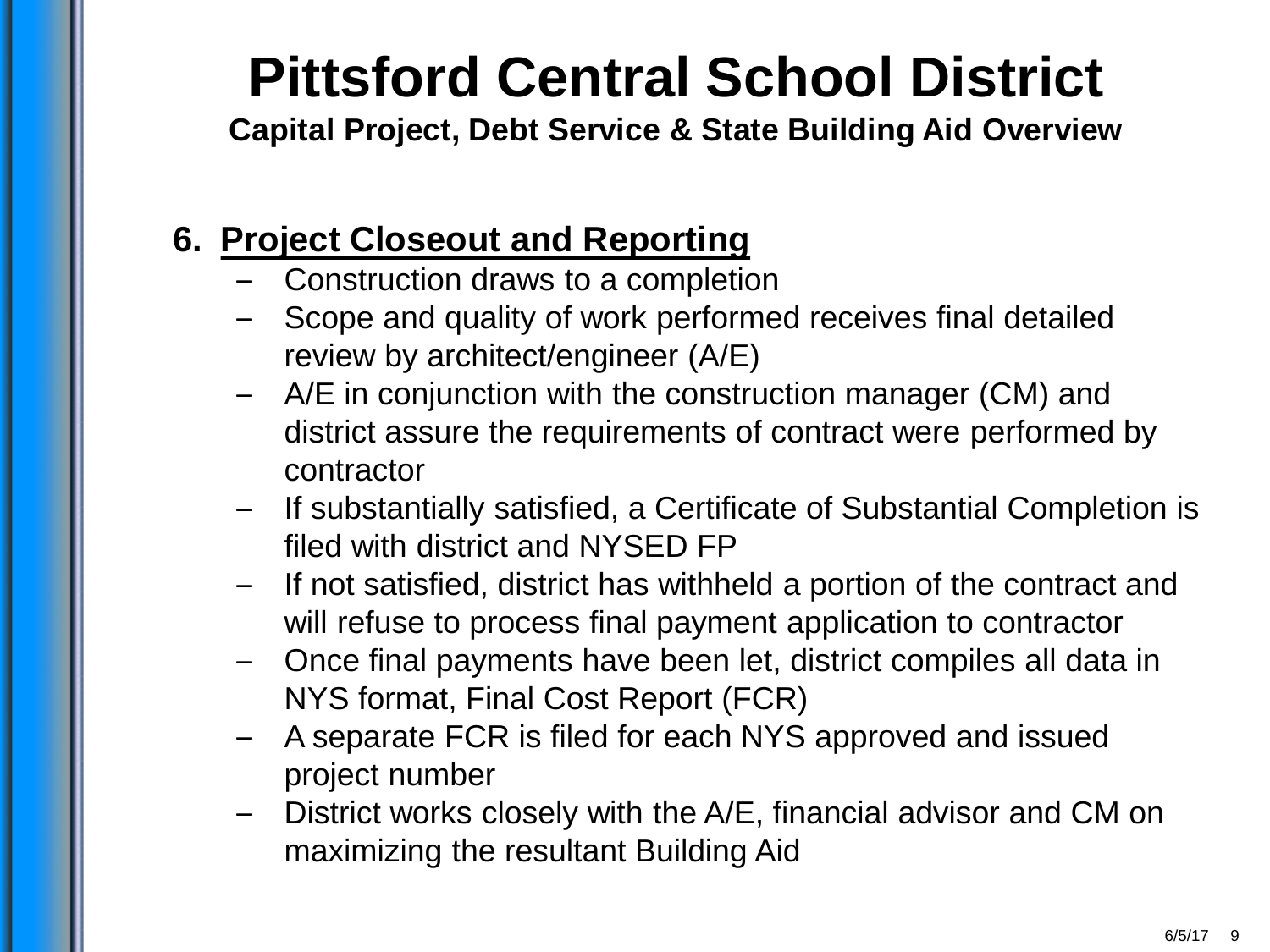**Capital Project, Debt Service & State Building Aid Overview**

#### **7. Financing and State Aid**

- For Chapter 97 projects, NYSED will not initiate payment of State Aid until latter of eighteen months after issuance of Commissioner's project approval or when Final Cost Reports are filed
	- NYS review of FCR's can be another long, arduous process:
		- o State Aid Department may have questions, request information or documents
		- o may qualify or disqualify items for Aid Eligibility and district may disagree and seek remediation
	- Once process is complete, NYSED State Aid Department is notified and district receives various reports that explain the aid calculation
- Depending on how district intended to finance the project, it is likely at some point district will issue debt to provide cash flow to cover expenses since Building Aid will not be paid until later date and aid payments will be spread over 5 to 20 years
- To minimize Net Local Impact, which is the Debt Service (payments) minus the State Building Aid received, the district not only manages the construction, but tries to do so in a manner that will best match timing of aid payments to debt service expenses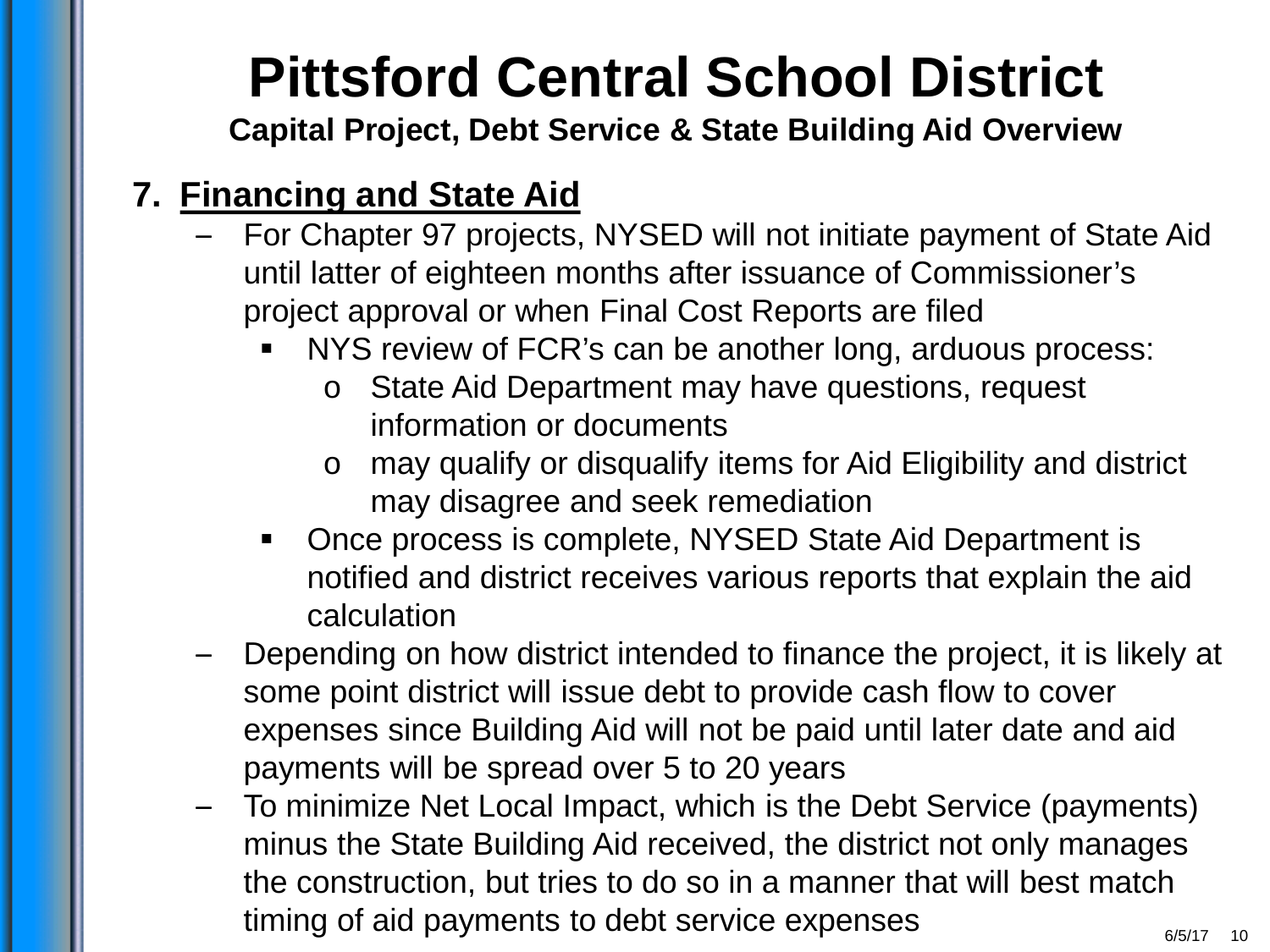**Capital Project, Debt Service & State Building Aid Overview**

### *Example*

In March 2012, district voters approved a \$1m capital project for roof and HVAC replacement at its high school. They also approved the funding using \$200,000 from the Capital Reserve and to issue obligations (debt).

- It is expected that the A/E design, SED approval (Feb 2013) of the plans and specifications and the award of construction bids will take 1 year (April 2013). It is also anticipated that the \$200,000 from the Capital Reserve will provide the cash flow to pay the expenses incurred during this time.
- Due to the nature of work, and to not disrupt instruction, the work is expected to be performed during the summer months of 2013 and 2014.
- The district has a strong aid ratio of 70% and it is believed that all the scope is eligible for aid.

Therefore, the quick thumbnail of the Cost to Aid analysis:

- \$1m cost less \$200,000 from Capital Reserve = Max Borrow Amount \$800,000
- \$1m cost less \$700,000 from State Aid = Net local cost or Tax Levy of \$100,000
- Unfortunately, the above financials are assuming everything is cash basis and happens at once. As previously discussed, State Aid is paid over 15 years for renovation work, and the district does not have the cash flow to front load or pre-pay the construction costs. They need a revenue/cash flow stream along the way.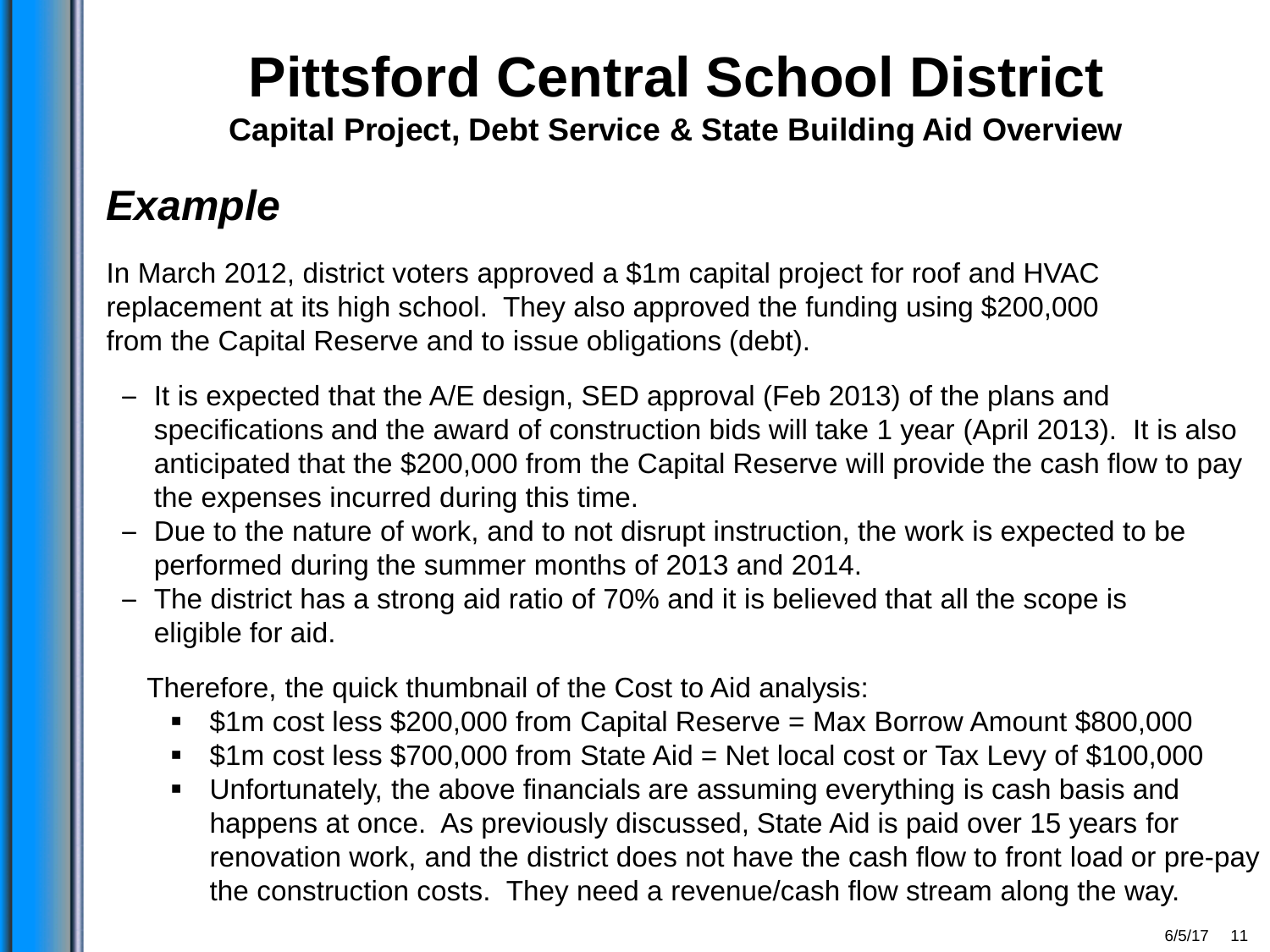- This is where long and short term borrowing enter to provide cash flow to pay immediate expenses and attempt to synchronize long-term debt payments to coincide with state aid revenues.
- The State Aid is predicated on an "Assumed Amortization Schedule," where the State virtually borrows funds equal to the approved project expenses and then applies the Building Aid and other factors to it to determine an annual long-term Building Aid payment.
	- As demonstrated above \$1m project is eligible for aid. NYS amortizes this amount at an assumed interest rate, (based on a NYS average) of 3.25%. Therefore, NYS will pay approximately \$58,500 per year for 15 years.
	- The aid will become payable the latter of:
		- $\circ$  SED approval (Feb 2013) of the project plus 18 months = Aug 2014, or
		- o After the Final Cost reports are submitted Dec (2014) and reviewed by SED
		- o Therefore, aid will be payable during the 2015-16 school year at best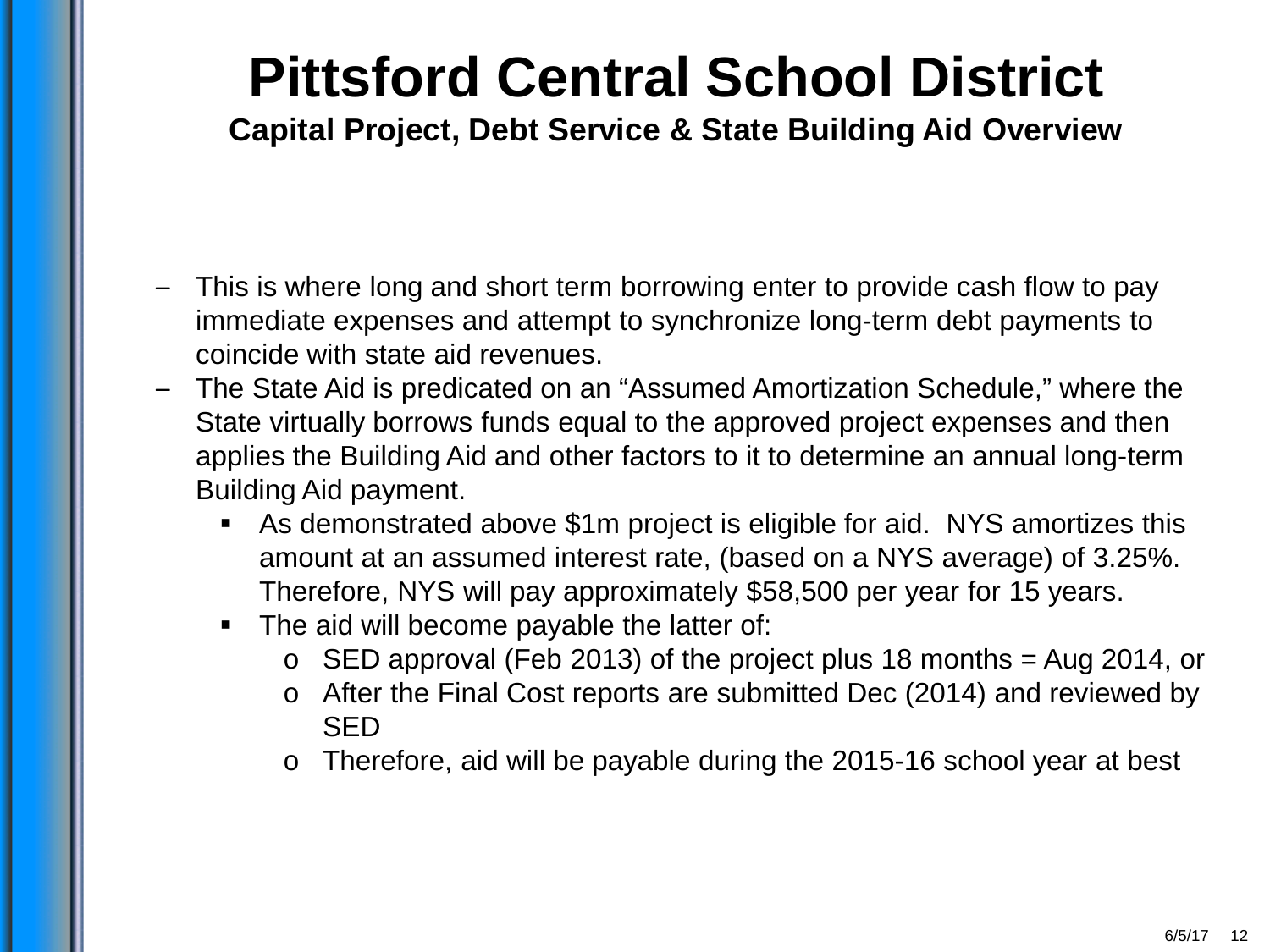- The district will use the \$200,000 from the reserve to pay expenses through June 2013, but a cash flow source is needed to pay the contractors during the 2013-2015 construction and closeout work.
	- **IF In June 2013, the district issues Bond Anticipation Notes (BAN) in the amount** of \$800,000 for one year
	- I In June 2014, the BAN becomes due and the district needs to repay \$820,000 for principal and interest on the first BAN. It issues a second BAN for six months, however, due to being a reissue a principal payment of \$80,000 is required. The second BAN is issued for \$720,000
		- o This principal and interest payment (\$100,000) may either be built into the project under capitalized interest, and/or General Fund budgetary appropriation, and/or use of fund balance
	- In December 2015, the second BAN becomes due in the amount of \$727,000 for principal and interest. State Aid is not flowing, but the Final Cost Reports are submitted and aid will be paid next school year, so the district issues the Long-Term Capital Bonds in the amount of \$720,000 (the \$7,000 of interest on the second BAN was paid through capitalized interest)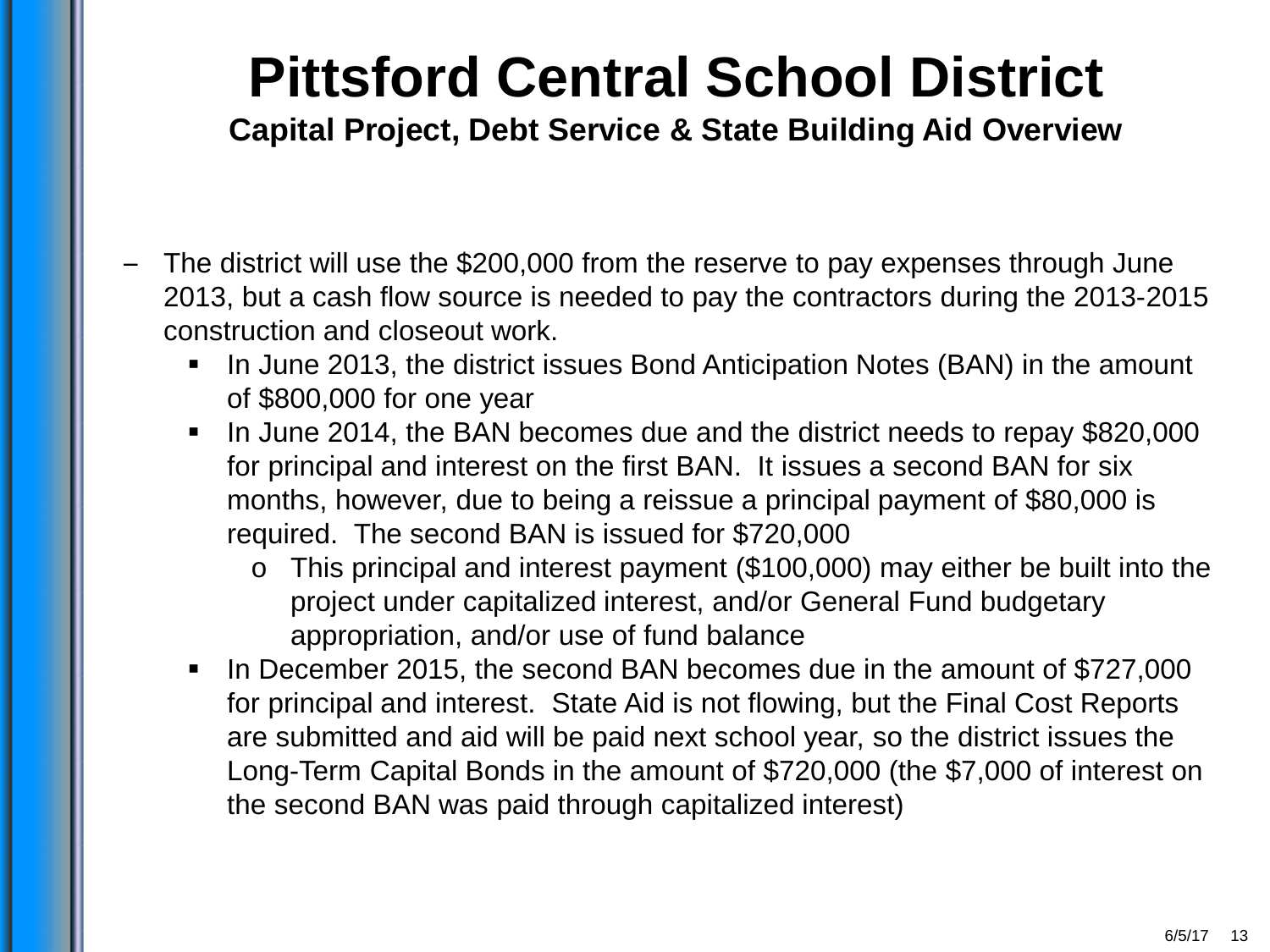- The voters authorized up to \$800,000 in long-term debt, however the district managed the project in a manner that only \$720,000 was issued for a period of 15 years at 3% interest. This will yield an annual Debt Service payment of approximately, \$60,400 per year
- The net average annual Tax Levy Impact will therefore be:
	- Annual District Debt Service payments of  $$60,400$  for 15 years
	- Annual State Aid Assumed Amortization of  $$58,500$  for 15 years
	- Net Average Annual Tax Levy (local impact) of  $\qquad \qquad$  \$ 1,900 per year, 15 years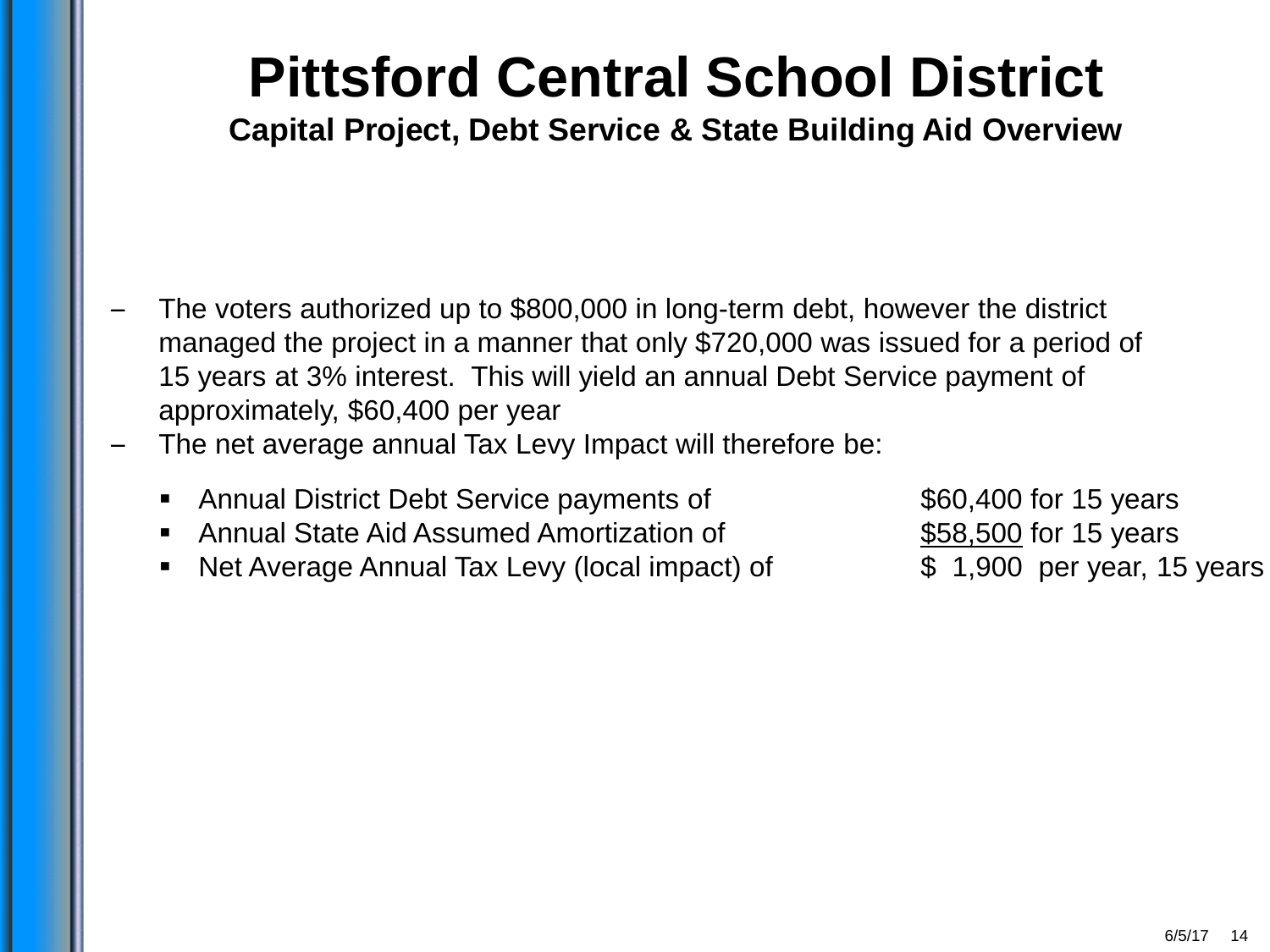- NYS Property Tax Cap implications:
	- The "Net Local Impact" of \$1,900 (Debt less State Aid) under the law is an "exclusion" from the Tax Levy Limit calculations and then is added to the limit to arrive at the Tax Cap.
	- The reason being, the voters have already voted on and approved the debt service payments, at the project referendum.
	- Our example district had a 2014-15 Tax Levy of \$2m. For simplicity, we will assume no debt service from prior projects or Payments In Lieu of Taxes implications.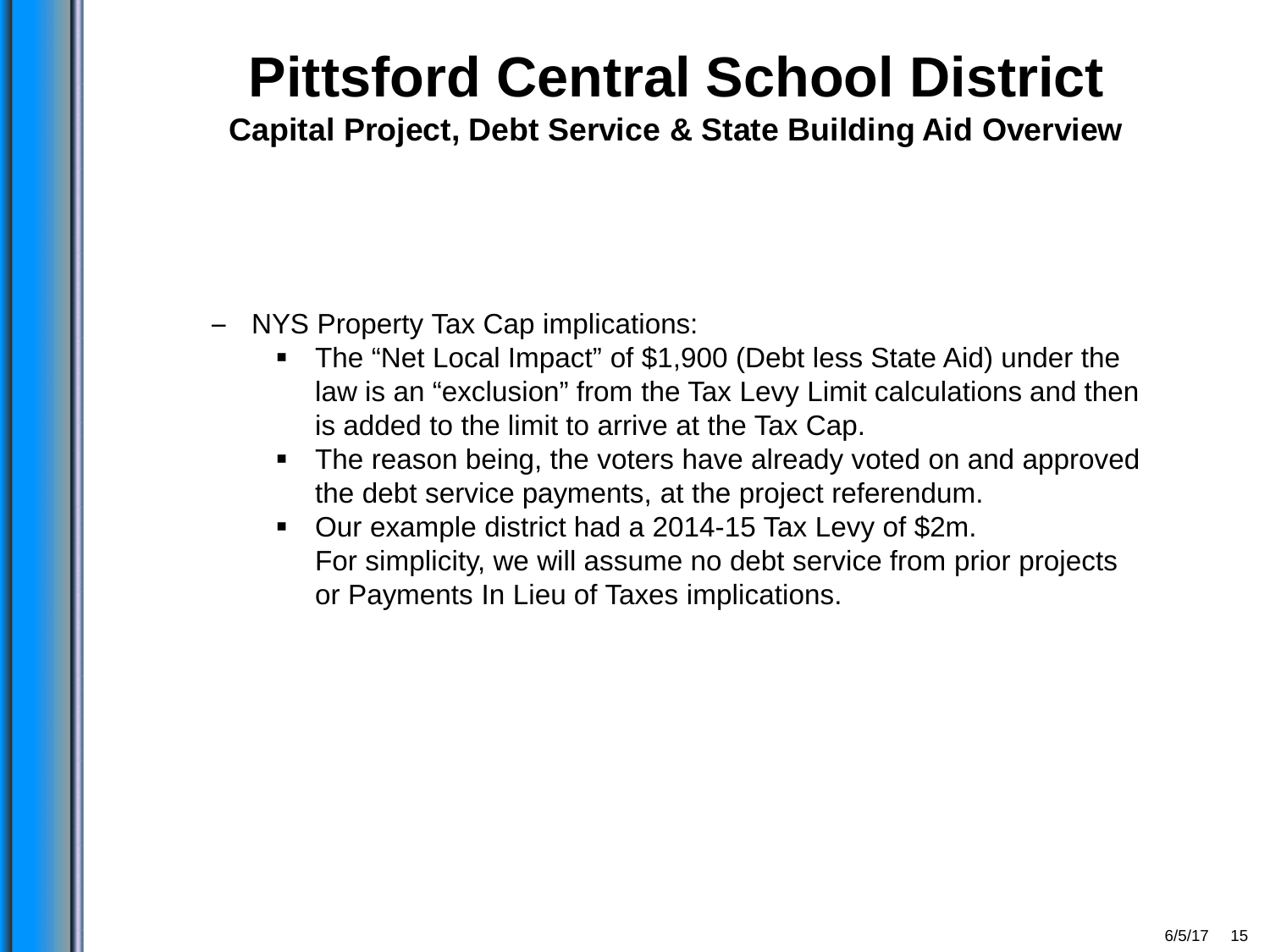**Capital Project, Debt Service & State Building Aid Overview**

• The Tax Base Growth Factor for the community as determined by the NYS Comptroller was 1.0028 and the CPI is 1.5%. Therefore, the Tax Cap calculates as follows:

| 2014-15 Tax Levy                    | \$2,000,000 |                              |
|-------------------------------------|-------------|------------------------------|
| <b>Times Tax Base Growth Factor</b> | x 1.0028    |                              |
| <b>Times CPI</b>                    | x 1.5%      |                              |
| <b>Equals Tax Levy Limit</b>        |             | \$2,035,684 a 1.78% increase |
| <b>Exclusion Items</b>              |             |                              |
| <b>Debt Service</b>                 | \$60,400    |                              |
| Less Bldg Aid                       | \$58,500    |                              |
| <b>Total Exclusion Items</b>        | \$1,900     |                              |
| 2015-2016 Property Tax Cap          |             | \$2,037,584 a 1.88% increase |

 Based on the Taxable Assessed Value of the district, the tax rate impact of the \$1,900 local portion of the debt service would be \$0.0166 per thousand of assessed value, or for the average \$250,000 home owner (without STAR Exemptions or Credits), their tax invoice would increase \$4.15 due to the capital project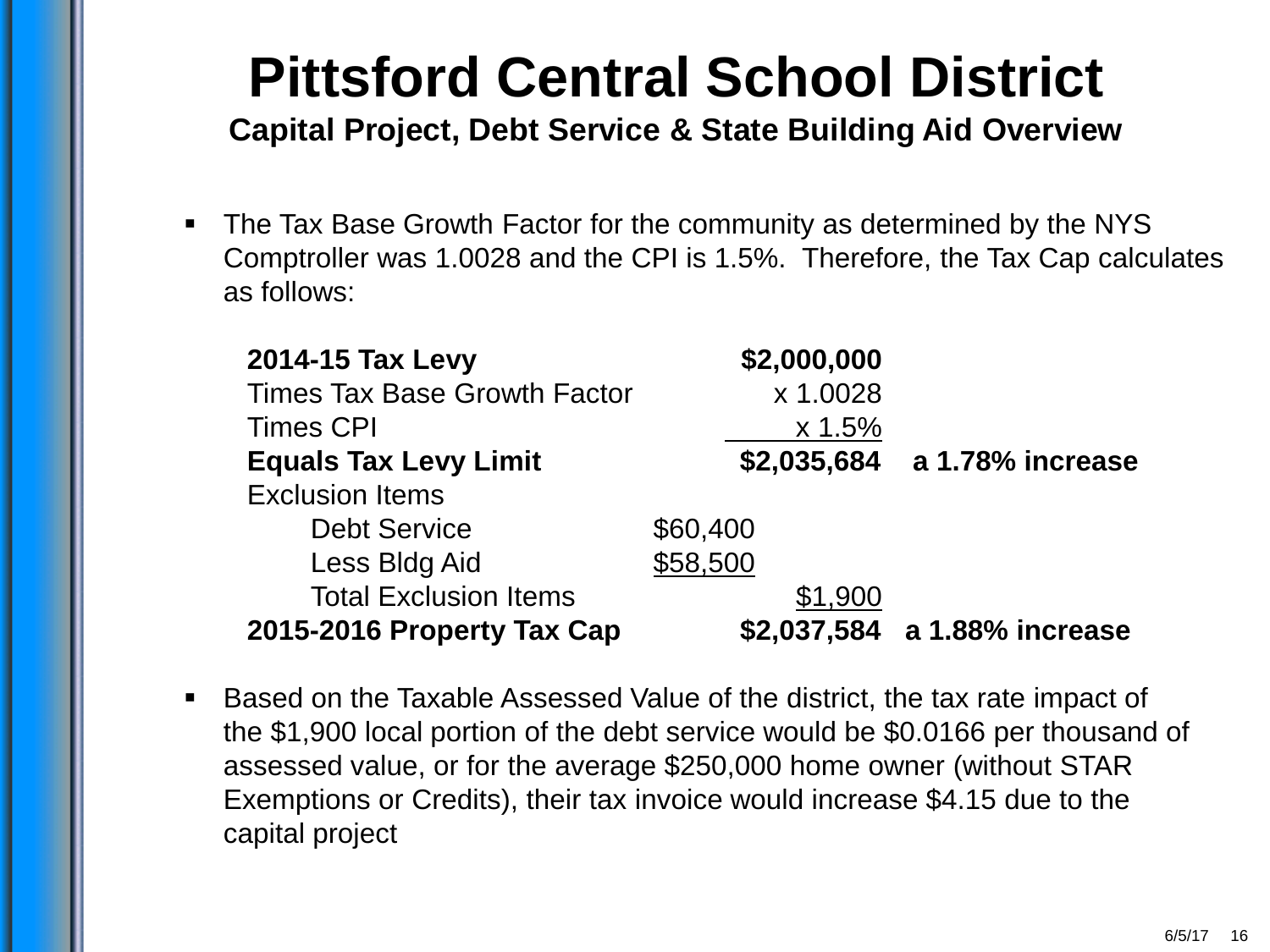- Some real-life items can complicate the above example:
	- Some projects are done in multiple phases due to the complexity and the amount of time needed for the total project. As one phase is completed, final cost reports may be filed while the rest of the project occurs. Therefore, Building Aid may flow early and a need for staggered debt issuances may be required to coordinate the timing of filing SED documents.
	- Finding unanticipated conditions (pipe or electrical in a wall, asbestos, etc.) that will delay work, drive up costs, change the schedule
	- Unfavorable issues with a contractor and need to fire and find replacement, litigation delays and costs
	- Supplies and products not delivered timely
	- NYSED takes much longer than anticipated to approve the project
	- Upon completion of project and review of Final Cost Reports, SED excludes or partially excludes various items from being eligible for aid, thereby reducing the State Aid to be received
	- Economy and interest rates can change drastically in the several years between planning a project and filing the final paperwork
	- NYS changes Capital Project and/or Building Aid laws and regulations
	- Building code changes during the project and district is required to implement unknown remedies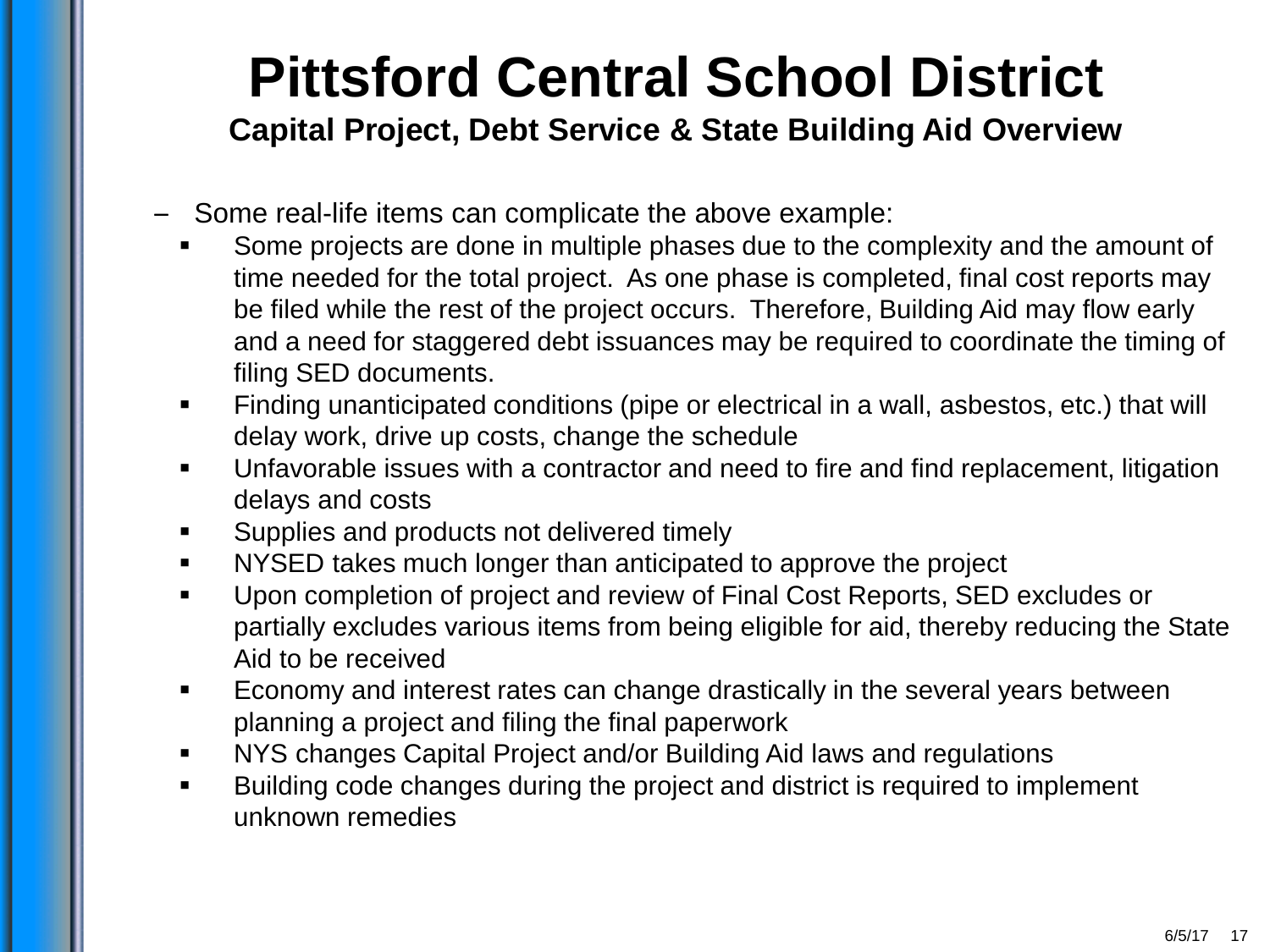**Capital Project, Debt Service & State Building Aid Overview**

**Transition to October 2012 Debt Service Presentation** — This was an estimate based on the information at that time. The project is not complete and long-term borrowing has not been conducted at this time. **Therefore numbers are estimates.**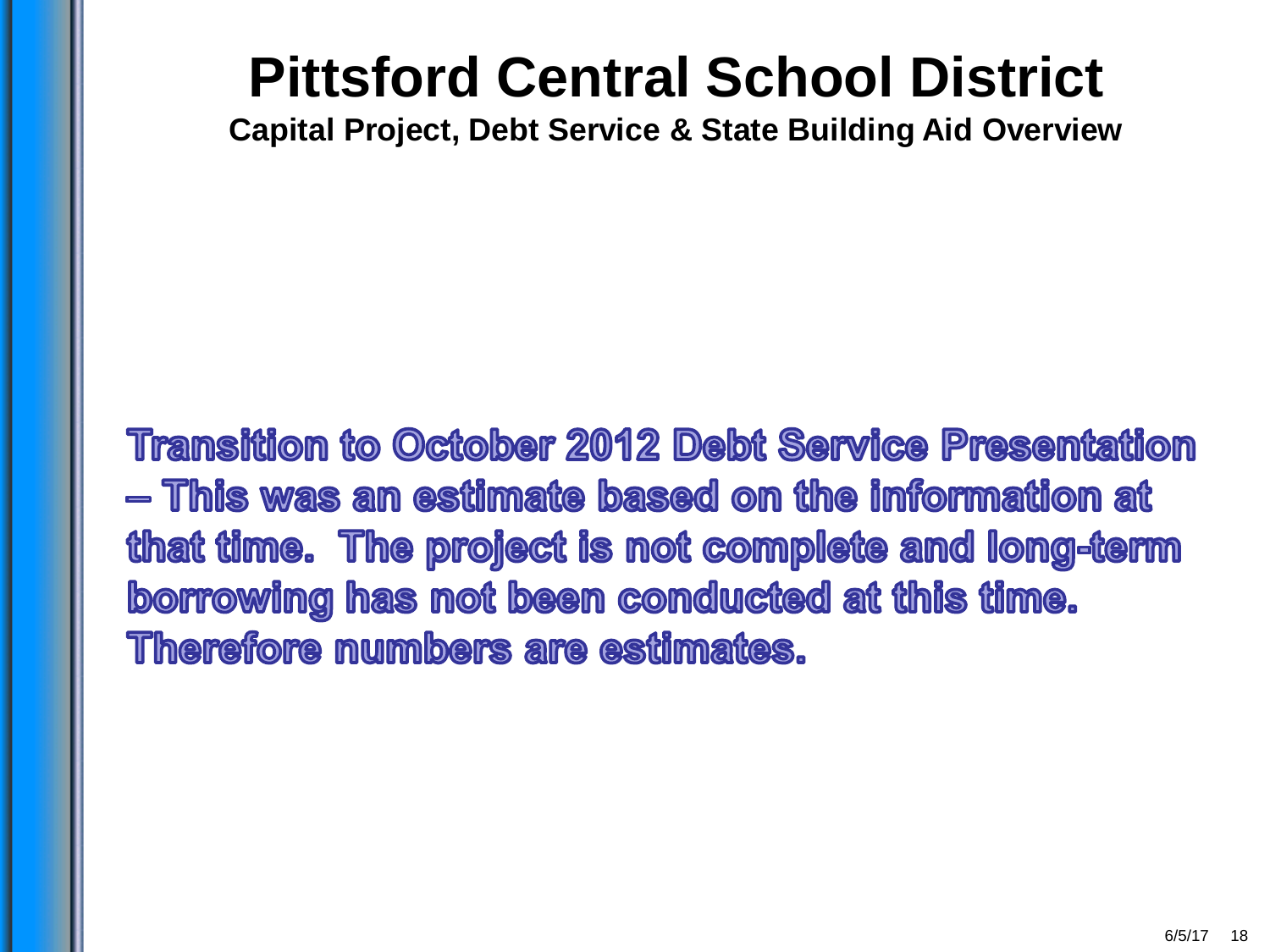

# **PITTSFORD CENTRAL SCHOOL DISTRICT**

**Repairs, Renovations & PE/Athletic Field Capital Project October 2012**

Estimated Debt Service, Building Aid & Tax Levy Impact Samples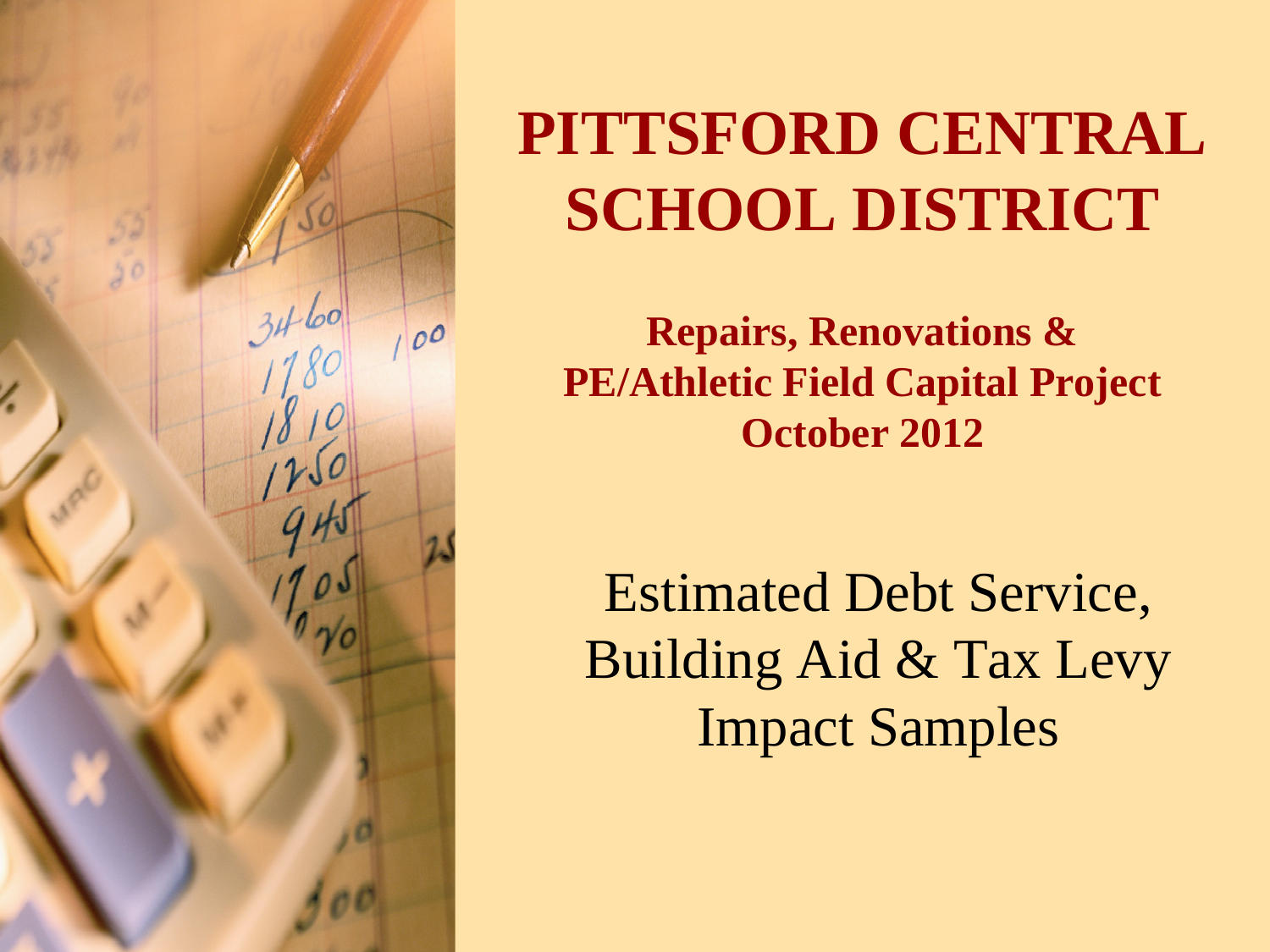# **Example – Propositions 1 & 2**

- **Assumes both Propositions are Approved by Voters**
	-

– **Cost \$43,131,786**

- **Proposition #1 \$35,567,898**
- **Proposition #2 \$ 7,563,888**

#### – **Less Funding Sources (\$13,392,000)**

- **Capital Reserve Fund \$12,500,000**
- **Community Fundraising \$ 892,000**

#### – **Balance to be borrowed \$29,739,786**

• **15 yr Bonds to coincide with NYS Building Aid payment schedule**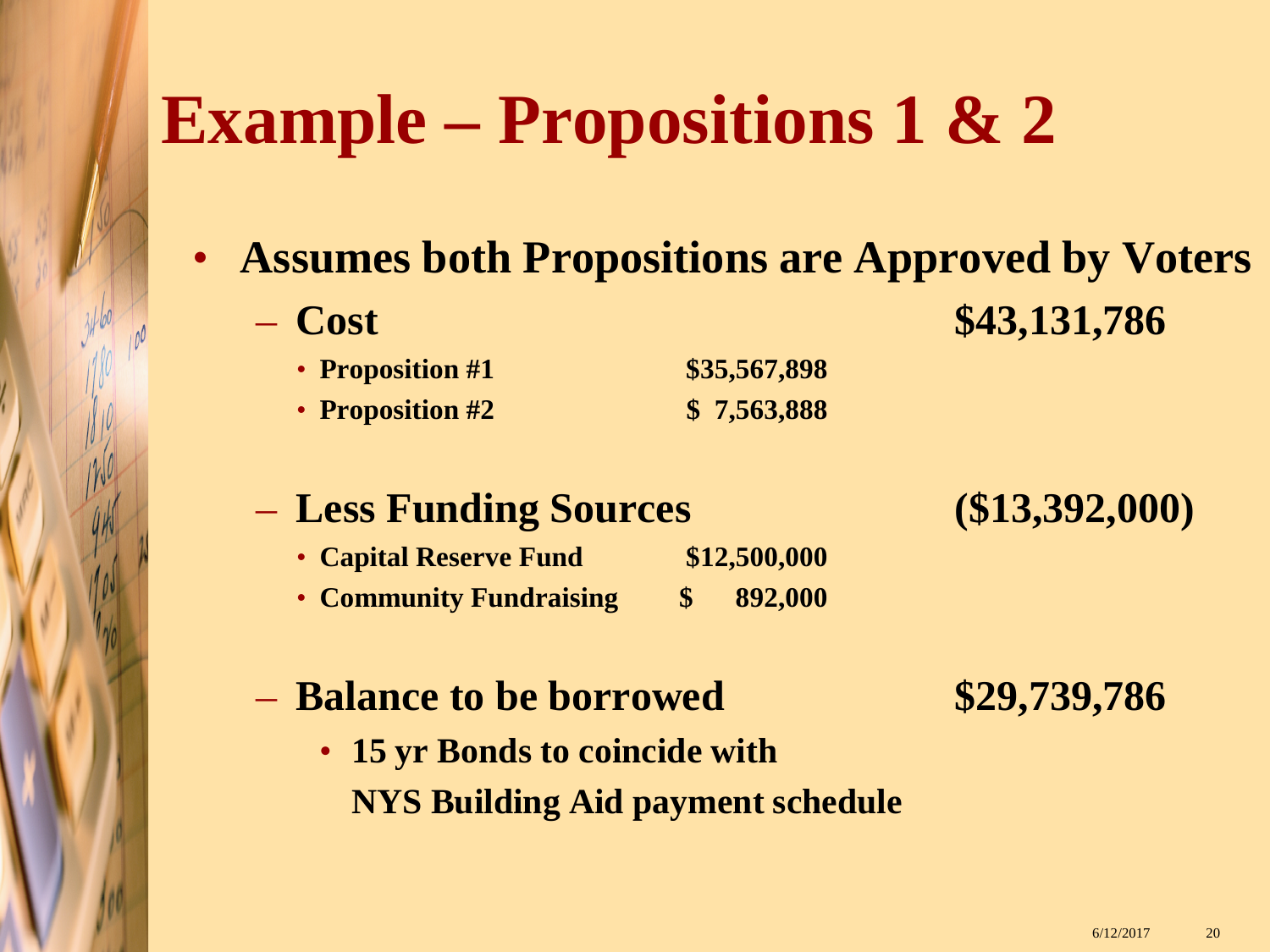# **Sample Estimated Debt Service & Building Aid Impact**

|          |                    |    |                |    |                          |    |                           |             |                           |             |                       |  | <b>Est Net Tax Levy</b> |  |
|----------|--------------------|----|----------------|----|--------------------------|----|---------------------------|-------------|---------------------------|-------------|-----------------------|--|-------------------------|--|
|          | <b>Fiscal Year</b> |    | <b>Balance</b> |    | <b>Principal Payment</b> |    | <b>Estimated Interest</b> |             | <b>Total Debt Service</b> |             | <b>Less State Aid</b> |  | Impact                  |  |
| $2014$ - | 2015               | \$ | 29,739,786     | \$ |                          | \$ | 594,796                   | \$          | 594,796                   | \$          | (594,796)   \$        |  |                         |  |
| 2015     | 2016               | \$ | 29,739,786     | \$ | 424,786                  | \$ | 594,796                   | $\zeta$     | 1,019,582                 | $\zeta$     | (594,796)   \$        |  | 424,786                 |  |
| $2016$ - | 2017               | \$ | 29,315,000     | \$ | 1,435,000                | \$ | 1,245,888                 | \$          | 2,680,888                 | $\zeta$     | $(2,629,413)$ \$      |  | 51,475                  |  |
| 2017     | 2018               | \$ | 27,880,000     | \$ | 1,500,000                | \$ | 1,184,900                 | $\varsigma$ | 2,684,900                 | \$          | $(2,629,413)$ \$      |  | 55,487                  |  |
| 2018     | 2019               | \$ | 26,380,000     | \$ | 1,560,000                | \$ | 1,121,150                 | \$          | 2,681,150                 | \$          | $(2,629,413)$ \$      |  | 51,737                  |  |
| $2019$ - | 2020               | \$ | 24,820,000     | \$ | 1,630,000                | \$ | 1,054,850                 | $\zeta$     | 2,684,850                 | $\zeta$     | $(2,629,413)$ \$      |  | 55,437                  |  |
| $2020$ - | 2021               | \$ | 23,190,000     | \$ | 1,695,000                | \$ | 985,575                   | \$          | 2,680,575                 | \$          | $(2,629,413)$ \$      |  | 51,162                  |  |
| 2021     | 2022               | \$ | 21,495,000     | \$ | 1,770,000                | \$ | 913,538                   | $\varsigma$ | 2,683,538                 | $\zeta$     | $(2,629,413)$ \$      |  | 54,125                  |  |
| 2022     | 2023               | \$ | 19,725,000     | \$ | 1,845,000                | \$ | 828,313                   | $\varsigma$ | 2,673,313                 | $\varsigma$ | $(2,629,413)$ \$      |  | 43,900                  |  |
| 2023     | 2024               | \$ | 17,880,000     | \$ | 1,925,000                | \$ | 759,900                   | $\varsigma$ | 2,684,900                 | $\varsigma$ | $(2,629,413)$ \$      |  | 55,487                  |  |
| $2024$ - | 2025               | \$ | 15,955,000     | \$ | 2,005,000                | \$ | 678,088                   | \$          | 2,683,088                 | \$          | $(2,629,413)$   \$    |  | 53,675                  |  |
| 2025     | 2026               | \$ | 13,950,000     | \$ | 2,090,000                | \$ | 592,875                   | $\varsigma$ | 2,682,875                 | \$          | $(2,629,413)$ \$      |  | 53,462                  |  |
| 2026     | 2027               | \$ | 11,860,000     | \$ | 2,180,000                | \$ | 504,050                   | \$          | 2,684,050                 | $\varsigma$ | $(2,629,413)$ \$      |  | 54,637                  |  |
| 2027     | 2028               | \$ | 9,680,000      | \$ | 2,270,000                | \$ | 411,400                   | $\varsigma$ | 2,681,400                 | \$          | $(2,629,413)$ \$      |  | 51,987                  |  |
| 2028     | 2029               | \$ | 7,410,000      | \$ | 2,370,000                | \$ | 314,925                   | \$          | 2,684,925                 | \$          | $(2,629,413)$ \$      |  | 55,512                  |  |
| 2029     | 2030               | \$ | 5,040,000      | \$ | 2,470,000                | \$ | 214,200                   | $\varsigma$ | 2,684,200                 | \$          | $(2,629,413)$ \$      |  | 54,787                  |  |
| $2030$ - | 2031               | \$ | 2,570,000      | \$ | 2,570,000                | \$ | 109,225                   | \$          | 2,679,225                 | $\varsigma$ | $(2,629,413)$ \$      |  | 49,812                  |  |
|          |                    |    | <b>TOTALS</b>  | \$ | 29,739,786               | \$ | 12,108,469                | \$          | 41,848,255                | \$          | $(40,630,787)$   \$   |  | 1,217,468               |  |